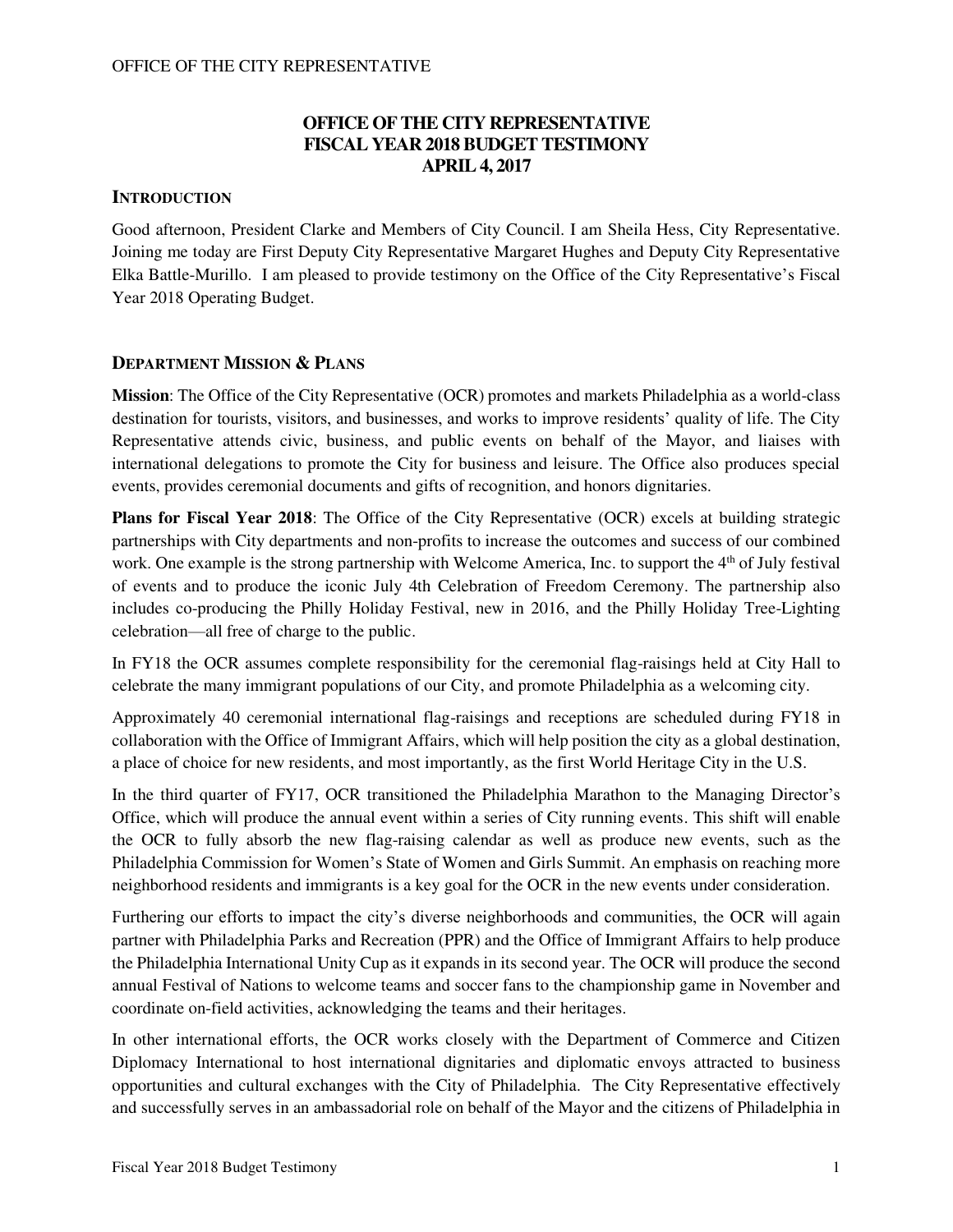assuring that traveling dignitaries, heads of state and international business representatives are met with proper protocols and with all due honor and respect. This aligns with the OCR's strategy of promoting and marketing our city, since these international delegations are influential in bringing more visitors to Philadelphia and engaging more directly in business opportunities here.

The Office of the City Representative will continue to identify events that have the potential to boost the local economy and improve economic opportunities for Philadelphians, with an emphasis on promoting Philadelphia's hospitality and tourism industry. The growth of the hospitality and tourism sector enables more job creation – jobs that often start at an entry level that residents without a high school diploma can access and gain family-sustaining wages. The City Representative also serves on five boards whose organizational missions are tied to tourism and hospitality, another vehicle for ensuring that the City supports this growing and robust sector.

At the community level, a strategic goal of the OCR's work is engaging communities in the production of diverse events that may serve as neighborhood marketing tools and promote commercial corridors. These efforts will also help support similar Commerce Department efforts to increase the economic vibrancy of our neighborhood commercial areas.

Related to those efforts, a central role of the City Representative is serving as Mayor Kenney's representative to the community-at-large, carrying the Administration's principles of inclusion, service and collaboration to achieve the highest quality outcomes and experiences for both residents and visitors.

In event production, the OCR will enhance and expand its existing roster including signature annual events such as PAL Day at City Hall in February; St. Patrick's Day Wear Green, Give Green in March; Take Our Daughters and Sons to Work Day in April; the Police and Firefighters Memorial Service; the Mayor's Centenarian Celebration in May; and the Pre-K Move-Up Day in June. The OCR will also continue to grow support for existing OCR internal and external partnerships such as the United Negro College Fund Mayor's Masked Ball in March, the Subaru Cherry Blossom Festival and Philly Celebrates Jazz in April, World Heritage Day with Global Philadelphia in May, and the Hero Thrill Show in September, among many other ongoing events and events in development. All events produced are planned to present a low impact to City services and costs.

Another goal of the OCR this year is to increase its outreach to more diverse audiences and to continue connecting with residents, nonprofit organizations, businesses, City departments and other entities through its longstanding communications program, especially in creating Mayoral ceremonial documents that acknowledge national observances, outstanding public service, and organization accomplishments, as well as provide gifts of recognition that enhance business attraction and serve to promote the city.

The core work of the department will be enhanced this year as a new strategic plan will soon be developed through the assistance of the Office of Performance Management. The OCR expects this process to provide staff with a valuable tool for goals, direction and strategy in ensuring that the department expands its capacity to fulfill the mission of promoting the city and serving our residents and visitors.

We look forward to working with each of you on Council in the year ahead, to find new ways to enhance the positive experiences our residents – and your constituents – have in our City and to grow opportunities for our shared prosperity and fun events! We are honored to hear your thoughts and responses to the OCR's plans for the coming fiscal year.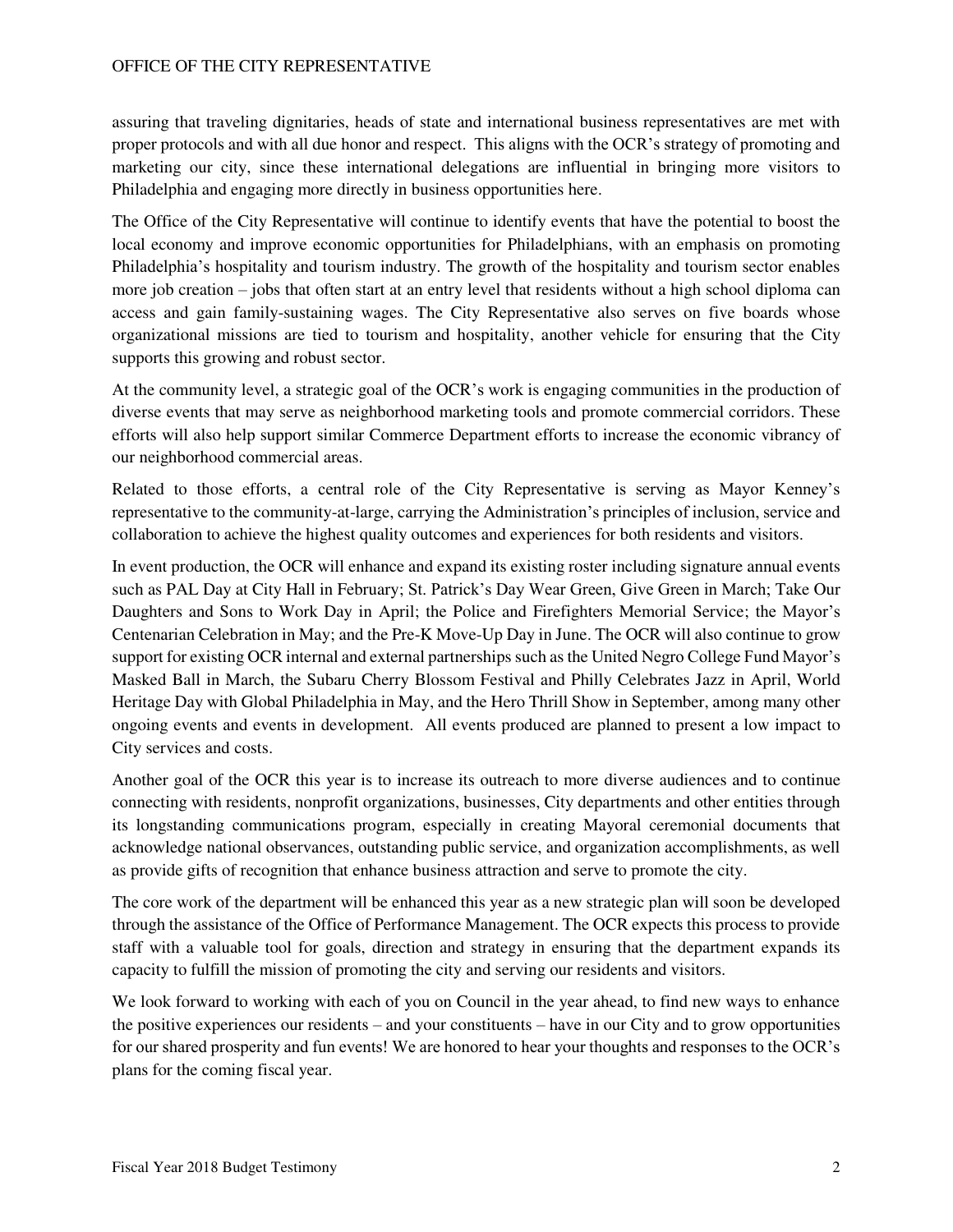# **BUDGET SUMMARY & OTHER BUDGET DRIVERS**

| <b>Staff Demographics Summary (as of December 2016)</b> |           |          |                             |           |  |  |  |  |  |
|---------------------------------------------------------|-----------|----------|-----------------------------|-----------|--|--|--|--|--|
|                                                         | Total     | Minority | White                       | Female    |  |  |  |  |  |
| Number of Full-Time Staff                               | 6         | 2        | 4                           | 6         |  |  |  |  |  |
| Number of Civil Service-Exempt Staff                    | 3         |          | 2                           | 3         |  |  |  |  |  |
| Number of Executive Staff (deputy level and             | 3         |          | $\mathcal{D}_{\mathcal{L}}$ |           |  |  |  |  |  |
| above)                                                  |           |          |                             |           |  |  |  |  |  |
| Average Salary, Full-Time Staff                         | \$72,426  | \$74.341 | \$83,374                    | \$72,426  |  |  |  |  |  |
| Average Salary, Civil Service-Exempt Staff              | \$112,219 | \$82,800 | \$127,328                   | \$112.219 |  |  |  |  |  |
| Average Salary, Executive Staff                         | \$112,219 | \$82,800 | \$127,328                   | \$112.219 |  |  |  |  |  |
| Median Salary, Full-Time Staff                          | \$59,441  | \$74.341 | \$62,038                    | \$59,441  |  |  |  |  |  |
| Median Salary, Civil Service-Exempt Staff               | \$89,657  | \$82,800 | \$127,328                   | \$89,657  |  |  |  |  |  |
| Median Salary, Executive Staff                          | \$89,657  | \$82,800 | \$127,328                   | \$89,657  |  |  |  |  |  |

| <b>Employment Levels (as of December 2016)</b> |                 |          |  |  |  |  |  |
|------------------------------------------------|-----------------|----------|--|--|--|--|--|
|                                                | <b>Budgeted</b> | Filled   |  |  |  |  |  |
| Number of Full-Time Positions                  |                 | h        |  |  |  |  |  |
| Number of Part-Time Positions                  |                 |          |  |  |  |  |  |
| Number of Civil-Service Exempt Positions       | 3               | 3        |  |  |  |  |  |
| Number of Executive Positions                  | 2               | 2        |  |  |  |  |  |
| Average Salary of All Full-Time Positions      | \$72,426        | \$72,426 |  |  |  |  |  |
| Median Salary of All Full-Time Positions       | \$59,441        | \$59,441 |  |  |  |  |  |

### **General Fund Financial Summary by Class**

| <b>General Fund Financial Summary Dy Class</b> |                |                    |                |                    |                |                   |
|------------------------------------------------|----------------|--------------------|----------------|--------------------|----------------|-------------------|
|                                                | FY16 Original  | FY16 Actual        | FY17 Original  | FY17 Estimated     | FY18 Proposed  | Difference: FY18- |
|                                                | Appropriations | <b>Obligations</b> | Appropriations | <b>Obligations</b> | Appropriations | <b>FY17</b>       |
| Class 100 - Employee Compensation              | \$418,201      | \$453,196          | \$589,381      | \$595,176          | \$601,690      | \$6,514           |
| Class 200 - Purchase of Services               | \$561,730      | \$561,726          | \$481,730      | \$356,730          | \$561,730      | \$205,000         |
| Class 300 - Materials and Supplies             | \$48,000       | \$47,932           | \$48,000       | \$48,000           | \$48,000       | \$0               |
| Class 400 - Equipment                          | \$6,000        | \$5,990            | \$6,000        | \$6,000            | \$6,000        | \$0               |
| Class 500 - Contributions                      | \$0            | \$0                | \$0            | \$0                | \$0            | \$0               |
| Class 700 - Debt Service                       | \$0            | \$0                | \$0            | \$0                | \$0            | \$0               |
| Class 800 - Payment to Other Funds             | \$0            | \$0                | \$0            | \$0                | \$0            | \$0               |
| Class 900 - Advances/Misc. Payments            | \$0            | \$0                | \$0            | \$0                | \$0            | \$0               |
|                                                | \$1,033,931    | \$1,068,844        | \$1,125,111    | \$1,005,906        | \$1,217,420    | \$211,514         |

| <b>Professional Services Contracts Summary</b> |           |           |           |             |             |                    |  |  |  |  |
|------------------------------------------------|-----------|-----------|-----------|-------------|-------------|--------------------|--|--|--|--|
|                                                | FY12      | FY13      | FY14      | <b>FY15</b> | <b>FY16</b> | FY17 YTD (Q1 & Q2) |  |  |  |  |
| Total amount of contracts                      | \$498,000 | \$493.904 | \$528,130 | \$547,958   | \$547.958   | $$0**$             |  |  |  |  |
| Total amount to M/W/DSBE *                     | N/A       | N/A       | N/A       | N/A         | N/A         | N/A                |  |  |  |  |
| Participation Rate *                           | N/A       | N/A       | N/A       | N/A         | N/A         | N/A                |  |  |  |  |

\* Contracts go to non-profit organizations.

\*\* Funds to be disbursed in Q4.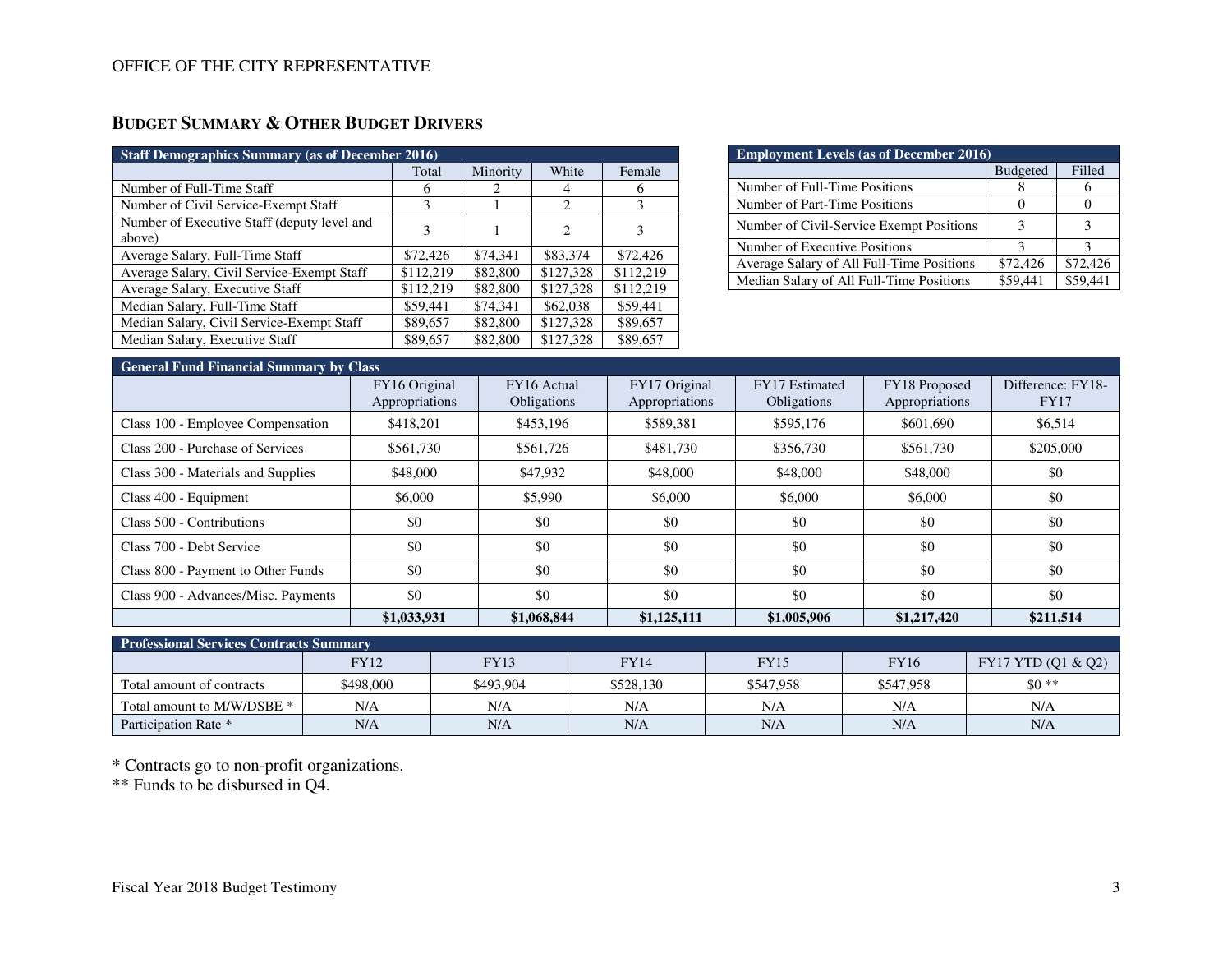| <b>M/W/DSBE Contract Participation Goal</b> |      |     |      |  |  |  |  |  |
|---------------------------------------------|------|-----|------|--|--|--|--|--|
|                                             | FY16 | EVI | FY18 |  |  |  |  |  |
| M/W/DSBE Contract Participation Goal *      | N/A  | N/A | N/A  |  |  |  |  |  |

\* Contracts go to non-profit organizations.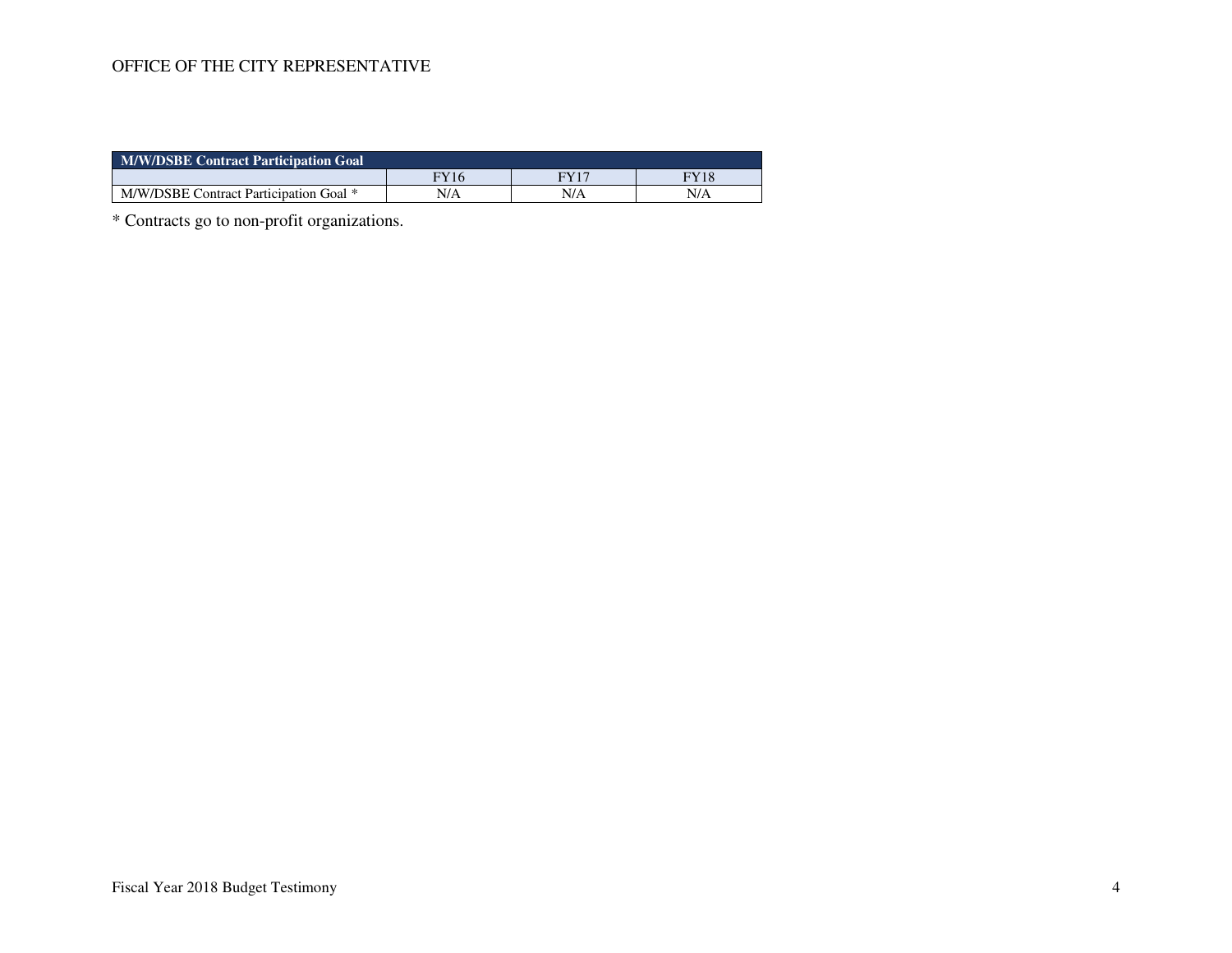#### **PROPOSED BUDGET OVERVIEW**

#### **Proposed Funding Request**:

The proposed Fiscal Year 2018 General Fund budget totals \$1,217,420, an increase of \$211,514 over Fiscal Year 2017 estimated obligation levels. This increase is primarily due to restoring a professional services contract to Historic Philadelphia Inc. to the departmental budget.

The proposed budget includes:

- \$601,690 in Class 100, a \$6,514 increase over FY17. This funding will be used for obligations to DC33 wage increases and 3% increases to exempt civil service salaries.
- \$561,730 in Class 200, a \$205,000 increase over FY17. This funding will be used to restore a professional services contract to Historic Philadelphia Inc., used for promotion and marketing of the city's historic district.
- $\bullet$  \$48,000 in Class 300, no change over FY17.
- $\bullet$  \$6,000 in Class 400, no change over FY17.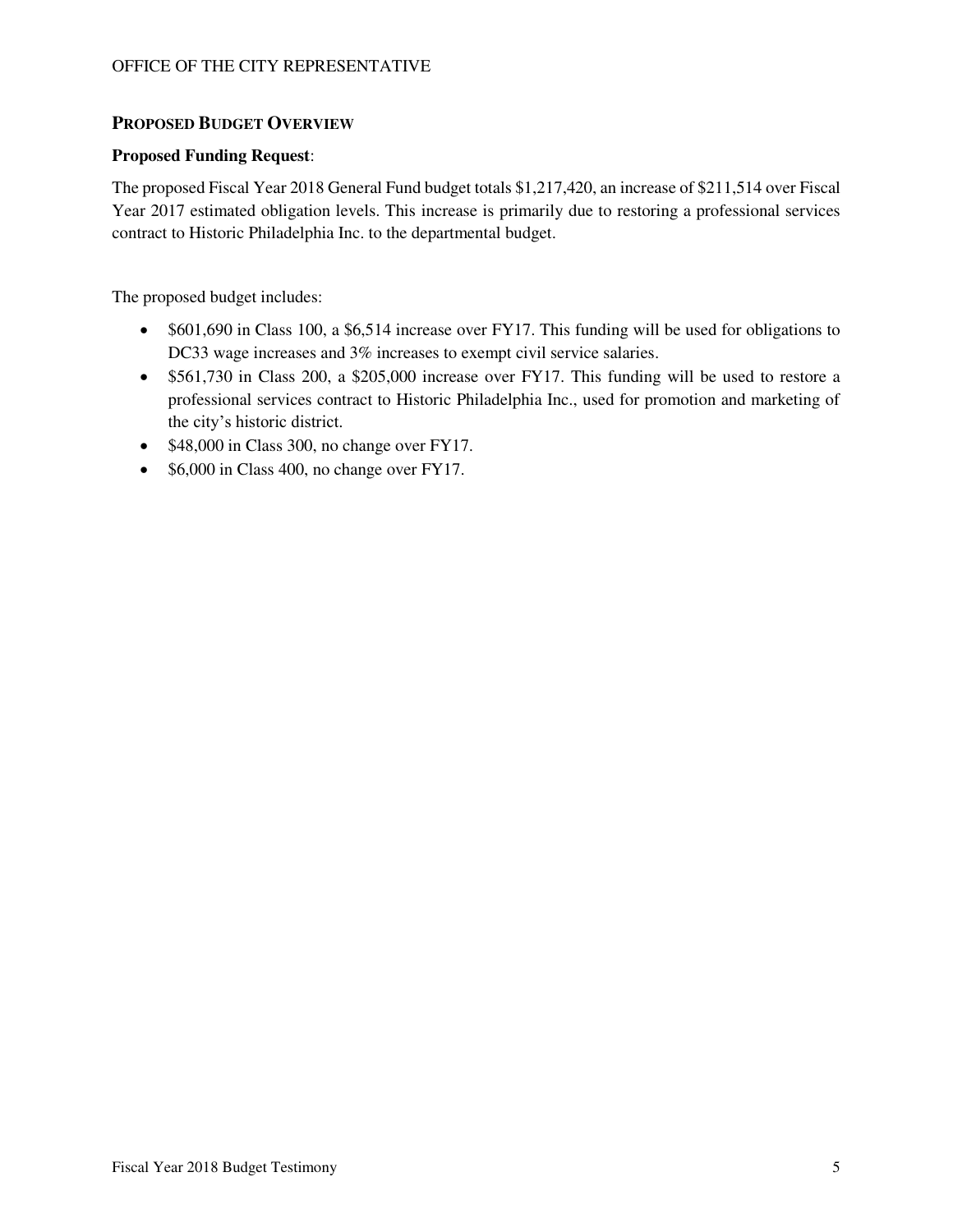# **STAFFING LEVELS**

The department is requesting 8 budgeted positions for FY18, no change over FY17.

## **NEW HIRES**

OCR has no new hires.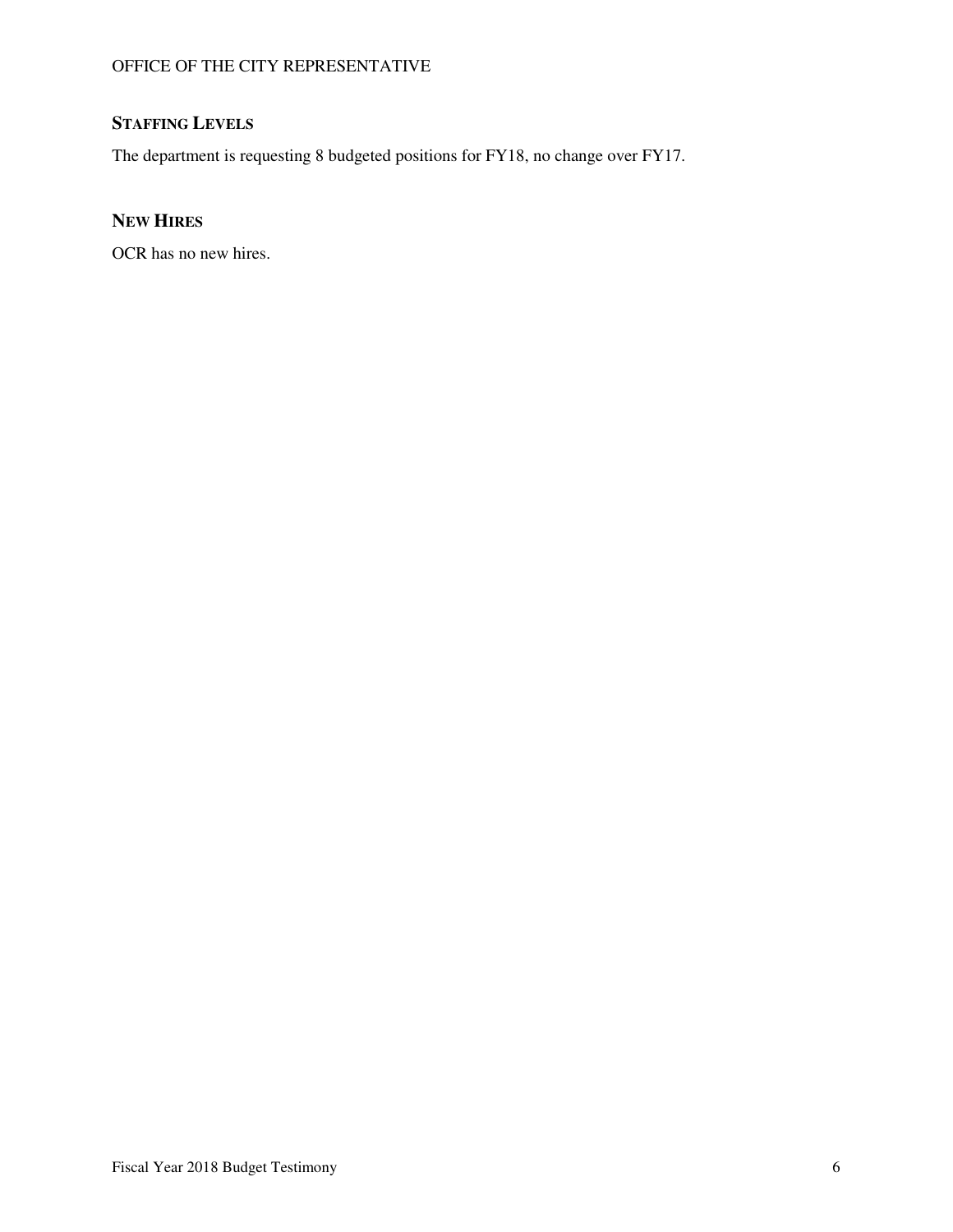## **PERFORMANCE, CHALLENGES, AND INITIATIVES**

| FY18 Objectives                                                                                                                                                                                              |                           |                                        |                         |                       |  |  |  |  |
|--------------------------------------------------------------------------------------------------------------------------------------------------------------------------------------------------------------|---------------------------|----------------------------------------|-------------------------|-----------------------|--|--|--|--|
| Increase number of small-scale events by 15% over FY17 target by the end of FY18.<br>Increase number of outside partners by 15% over FY17 target (approximately five new partners) by the end<br>of $FY18$ . |                           |                                        |                         |                       |  |  |  |  |
| <b>FY18</b> Performance Measures                                                                                                                                                                             |                           |                                        |                         |                       |  |  |  |  |
| Measure                                                                                                                                                                                                      | <b>FY16</b><br>Actual $*$ | <b>FY17</b><br><b>YTD</b><br>$(Q1+Q2)$ | <b>FY17</b><br>Estimate | <b>FY18</b><br>Target |  |  |  |  |
| Number of special events **                                                                                                                                                                                  | N/A                       | 12                                     | 39                      | 45                    |  |  |  |  |
| Number of outside partners ***                                                                                                                                                                               | N/A                       | 30                                     | 39                      | 44                    |  |  |  |  |
| Number of international meetings                                                                                                                                                                             | N/A                       | 10                                     | 25                      | 30                    |  |  |  |  |
| Number of international flag-raisings ****                                                                                                                                                                   | N/A                       | 0                                      | 10                      | 21                    |  |  |  |  |
| Number of events at which OCR represents the Mayor                                                                                                                                                           | N/A                       | 49                                     | 85                      | 95                    |  |  |  |  |

*\* FY16 data is not available for these measures.* 

*\*\* A special event is free and usually open to the general public (with some exceptions). Events range from under 50 participants to over 20,000, and are held both indoors and outdoors. Many are produced in partnership with other city departments or private entities, with the purpose of providing free, family-friendly fun for residents and visitors.* 

*\*\*\* Outside partners are entities and organizations external to City government.* 

*\*\*\*\* OCR began producing these in January 2017; numbers represent only six months of FY17.*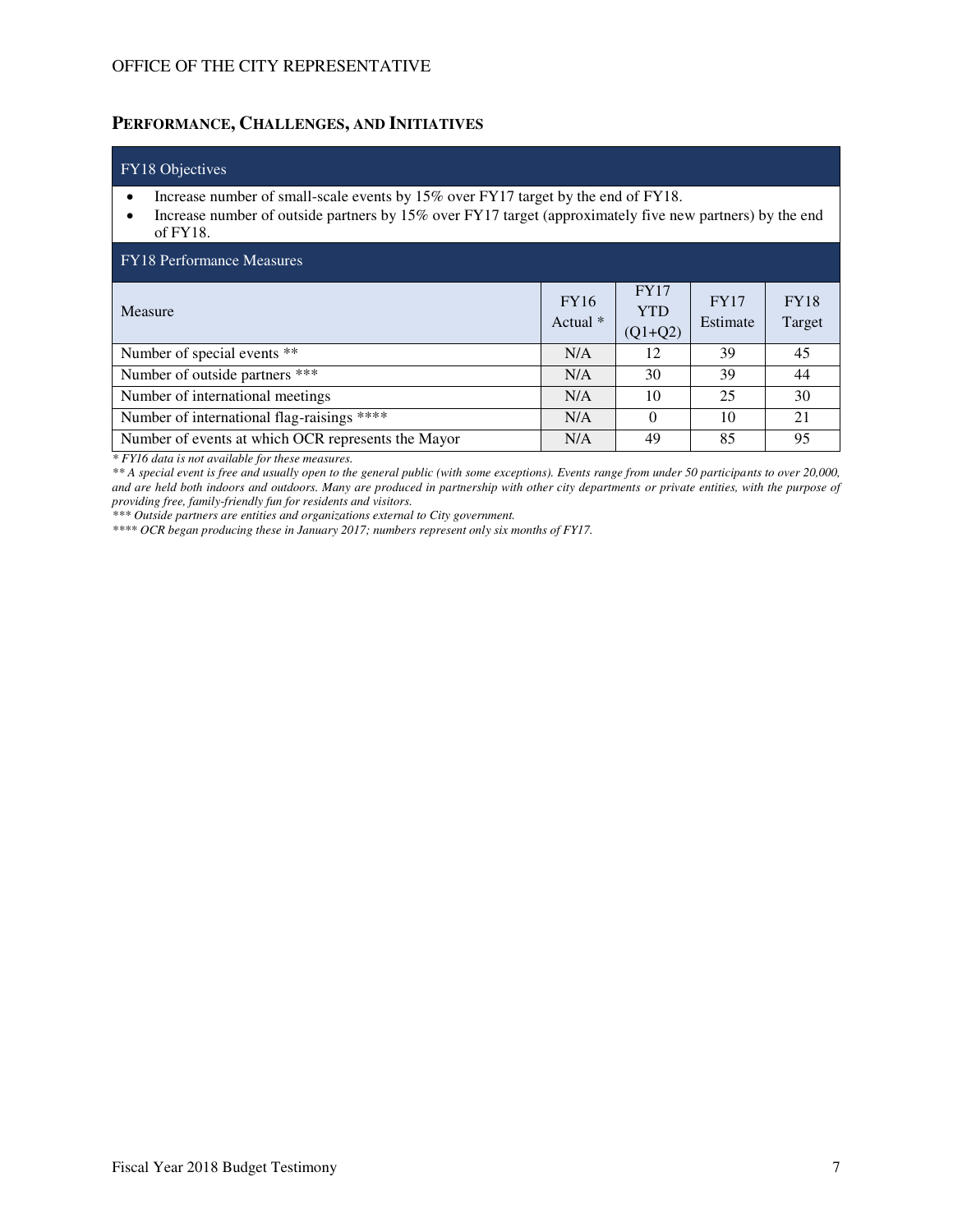# **OTHER BUDGETARY IMPACTS**

# **Federal and State (Where Applicable)**

N/A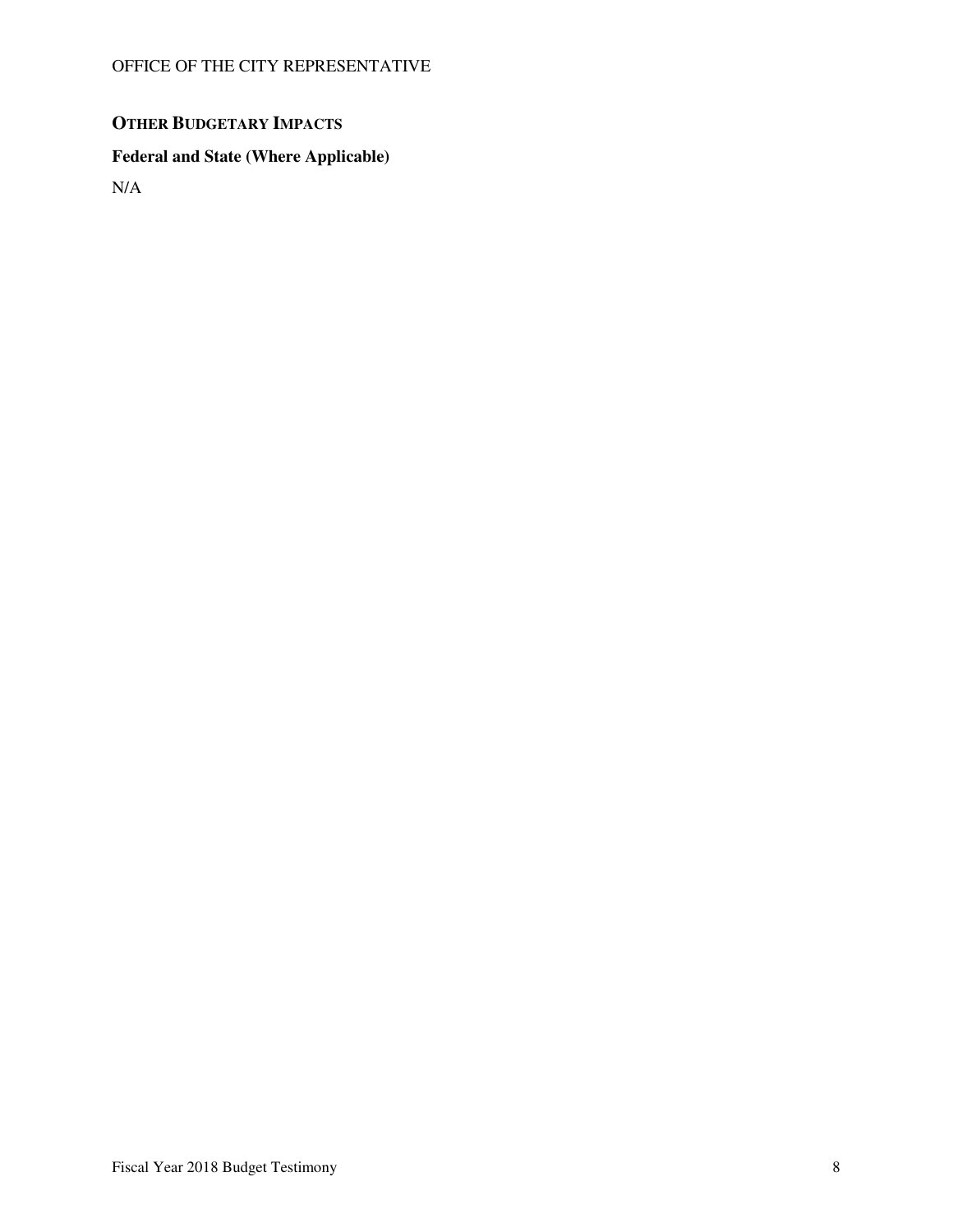## **CONTRACTING EXPERIENCE**

| M/W/DSBE Participation on Large Professional Services Contracts |                              |                                 |                          |                               |                                   |                                                 |                                          |                                         |                                                |                                                                                                  |                                          |
|-----------------------------------------------------------------|------------------------------|---------------------------------|--------------------------|-------------------------------|-----------------------------------|-------------------------------------------------|------------------------------------------|-----------------------------------------|------------------------------------------------|--------------------------------------------------------------------------------------------------|------------------------------------------|
| Top Five Largest Contracts, FY17                                |                              |                                 |                          |                               |                                   |                                                 |                                          |                                         |                                                |                                                                                                  |                                          |
| Vendor Name                                                     | Service Provided             | Dollar<br>Amount of<br>Contract | <b>RFP</b> Issue<br>Date | Contract<br><b>Start Date</b> | Ranges in<br><b>RFP</b>           | $%$ of<br>M/W/DSBE<br>Participation<br>Achieved | \$ Value of<br>M/W/DSBE<br>Participation | Total %<br>Participation<br>- All DSBEs | Total \$ Value<br>Participation<br>- All DSBEs | Local<br><b>Business</b><br>(principal<br>place of<br>business<br>located within<br>City limits? | Waiver for<br>Living Wage<br>Compliance? |
| Greater<br>Philadelphia<br>Film Office                          | promotion<br>of Philadelphia | \$163,592                       | N/A                      | 7/1/2017                      | MBE: N/A<br>WBE: N/A<br>DSBE: N/A | $0\%$<br>$0\%$<br>$0\%$                         | \$0<br>\$0<br>\$0                        | $0\%$                                   | \$0                                            | yes                                                                                              | no                                       |
| Fund for                                                        | promotion                    | \$115,500                       | N/A                      | 7/1/2017                      | MBE: N/A<br>WBE: N/A              | $0\%$<br>$0\%$                                  | \$0<br>\$0                               |                                         |                                                |                                                                                                  |                                          |
| Philadelphia                                                    | of Philadelphia              |                                 |                          |                               | DSBE: N/A                         | $0\%$                                           | \$0                                      | $0\%$                                   | \$0                                            | yes                                                                                              | no                                       |
| Fund for<br>Philadelphia                                        | promotion<br>of Philadelphia | \$44,226                        | N/A                      | 7/1/2017                      | MBE: N/A<br>WBE: N/A              | $0\%$<br>$0\%$                                  | \$0<br>\$0                               |                                         |                                                |                                                                                                  |                                          |
|                                                                 |                              |                                 |                          |                               | DSBE: N/A                         | $0\%$                                           | \$0                                      | $0\%$                                   | \$0                                            | yes                                                                                              | no                                       |

**Note:** All professional services contracts listed are with non-profits. See Board composition for minority representation.

GPFO: 13 board; 46% male, 54% female, 77% white, 15.3% African American, 7.7% Asian. Fund for Philadelphia: 10 board; 50% male, 50% female, 70% white, 30% African American.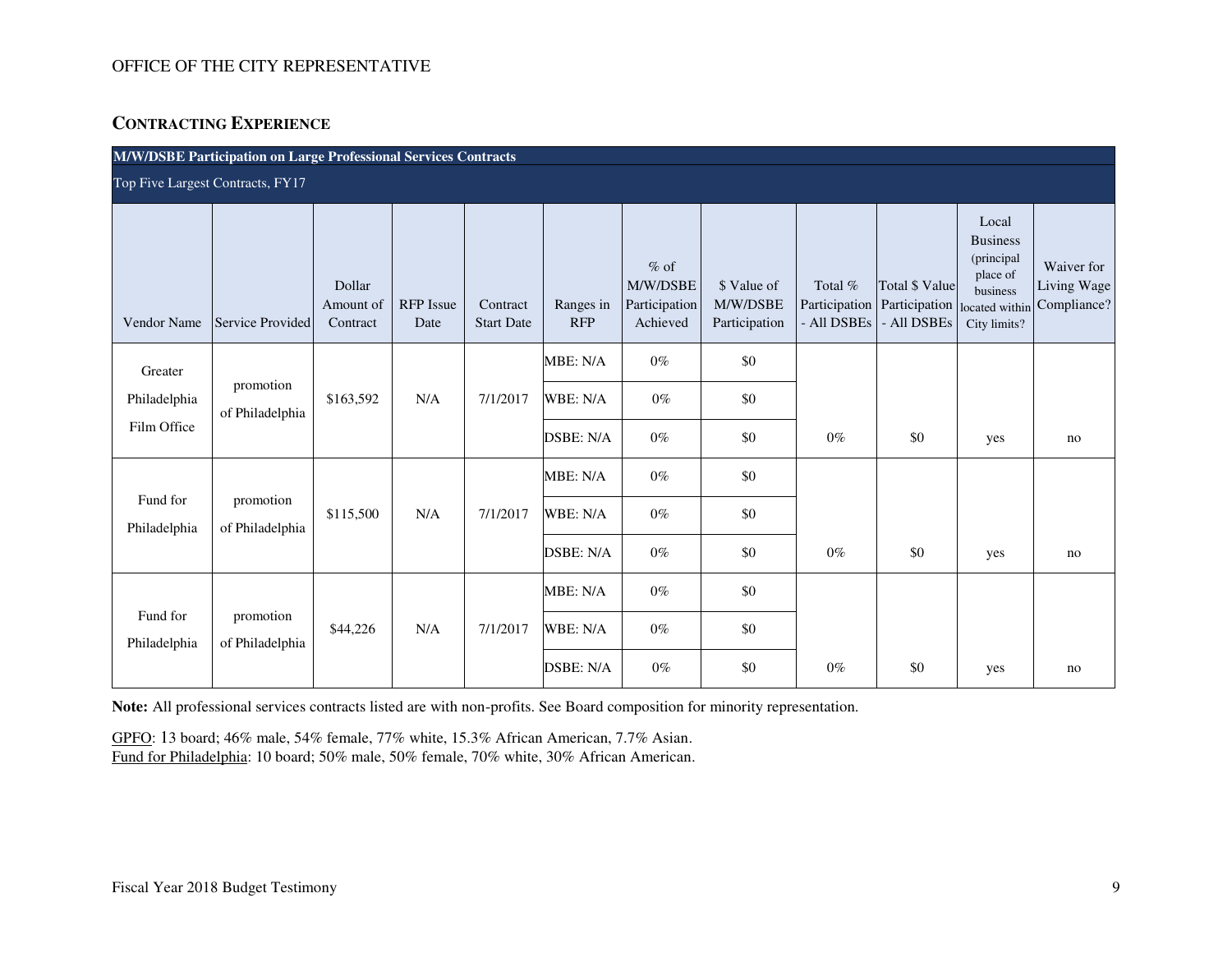# **EMPLOYEE DATA**

| <b>Staff Demographics (as of December 2016)</b> |                        |                  |                             |                |                                   |  |  |  |  |
|-------------------------------------------------|------------------------|------------------|-----------------------------|----------------|-----------------------------------|--|--|--|--|
|                                                 | <b>Full-Time Staff</b> |                  | <b>Executive Staff</b>      |                |                                   |  |  |  |  |
|                                                 | Male                   | Female           | Male<br>Female              |                |                                   |  |  |  |  |
| African-American African-American               |                        |                  |                             |                | African-American African-American |  |  |  |  |
| Total                                           | $\mathbf{0}$           | 2                | Total                       | $\mathbf{0}$   |                                   |  |  |  |  |
| % of Total                                      | $0\%$                  | 33%              | % of Total                  | $0\%$          | 33%                               |  |  |  |  |
| Average Salary                                  | \$0                    | \$74,341         | Average Salary              | \$0            | \$82,800                          |  |  |  |  |
| <b>Median Salary</b>                            | \$0                    | \$74,341         | <b>Median Salary</b>        | \$0            | \$82,800                          |  |  |  |  |
|                                                 | White                  | White            |                             | White          | White                             |  |  |  |  |
| Total                                           | $\Omega$               | $\overline{4}$   | Total                       | $\theta$       | $\overline{2}$                    |  |  |  |  |
| % of Total                                      | $0\%$                  | 67%              | % of Total                  | $0\%$          | 67%                               |  |  |  |  |
| Average Salary                                  | \$0                    | \$83,374         | Average Salary              | \$0            | \$127,328                         |  |  |  |  |
| Median Salary                                   | \$0                    | \$62,038         | <b>Median Salary</b>        | \$0            | \$127,328                         |  |  |  |  |
|                                                 | Hispanic               | Hispanic         |                             | Hispanic       | Hispanic                          |  |  |  |  |
| Total                                           | $\overline{0}$         | $\theta$         | Total                       | $\overline{0}$ | $\mathbf{0}$                      |  |  |  |  |
| % of Total                                      | $0\%$                  | $0\%$            | % of Total                  | $0\%$          | $0\%$                             |  |  |  |  |
| Average Salary                                  | \$0                    | \$0              | Average Salary              | \$0            | \$0                               |  |  |  |  |
| <b>Median Salary</b>                            | \$0                    | \$0              | <b>Median Salary</b>        | \$0            | \$0                               |  |  |  |  |
| Asian                                           |                        | Asian            |                             | Asian          | Asian                             |  |  |  |  |
| Total                                           | $\boldsymbol{0}$       | $\mathbf{0}$     | Total                       | $\mathbf{0}$   | $\boldsymbol{0}$                  |  |  |  |  |
| % of Total                                      | $0\%$                  | $0\%$            | % of Total                  | $0\%$          | $0\%$                             |  |  |  |  |
| Average Salary                                  | \$0                    | \$0              | Average Salary              | \$0            | \$0                               |  |  |  |  |
| <b>Median Salary</b>                            | \$0                    | \$0              | <b>Median Salary</b>        | \$0            | \$0                               |  |  |  |  |
|                                                 | Other                  | Other            |                             | $\overline{0}$ | Other                             |  |  |  |  |
| Total                                           | $\boldsymbol{0}$       | $\boldsymbol{0}$ | Total                       | $\mathbf{0}$   | $\mathbf{0}$                      |  |  |  |  |
| % of Total                                      | $0\%$                  | $0\%$            | % of Total                  | $0\%$          | $0\%$                             |  |  |  |  |
| Average Salary                                  | \$0                    | \$0              | Average Salary              | \$0            | \$0                               |  |  |  |  |
| <b>Median Salary</b>                            | \$0                    | \$0              | <b>Median Salary</b>        | \$0            | \$0                               |  |  |  |  |
|                                                 | Bilingual              | Bilingual        | Bilingual                   |                | Bilingual                         |  |  |  |  |
| Total                                           | $\overline{0}$         | $\theta$         | Total                       | $\overline{0}$ | $\mathbf{0}$                      |  |  |  |  |
| % of Total                                      | $0\%$                  | $0\%$            | % of Total                  | $0\%$          | $0\%$                             |  |  |  |  |
| Average Salary                                  | \$0                    | \$0              | Average Salary              | \$0            | \$0                               |  |  |  |  |
| <b>Median Salary</b>                            | \$0                    | \$0              | \$0<br><b>Median Salary</b> |                | \$0                               |  |  |  |  |
| Male<br>Female                                  |                        |                  |                             | Male           | Female                            |  |  |  |  |
| Total                                           | $\mathbf{0}$           | 6                | Total                       | $\overline{0}$ | 3                                 |  |  |  |  |
| % of Total                                      | $0\%$                  | 100%             | % of Total                  | $0\%$          | 100%                              |  |  |  |  |
| Average Salary                                  | \$0                    | \$72,426         | Average Salary              | \$0            | \$112,219                         |  |  |  |  |
| <b>Median Salary</b>                            | \$0                    | \$59,441         | <b>Median Salary</b>        | \$0            | \$89,657                          |  |  |  |  |